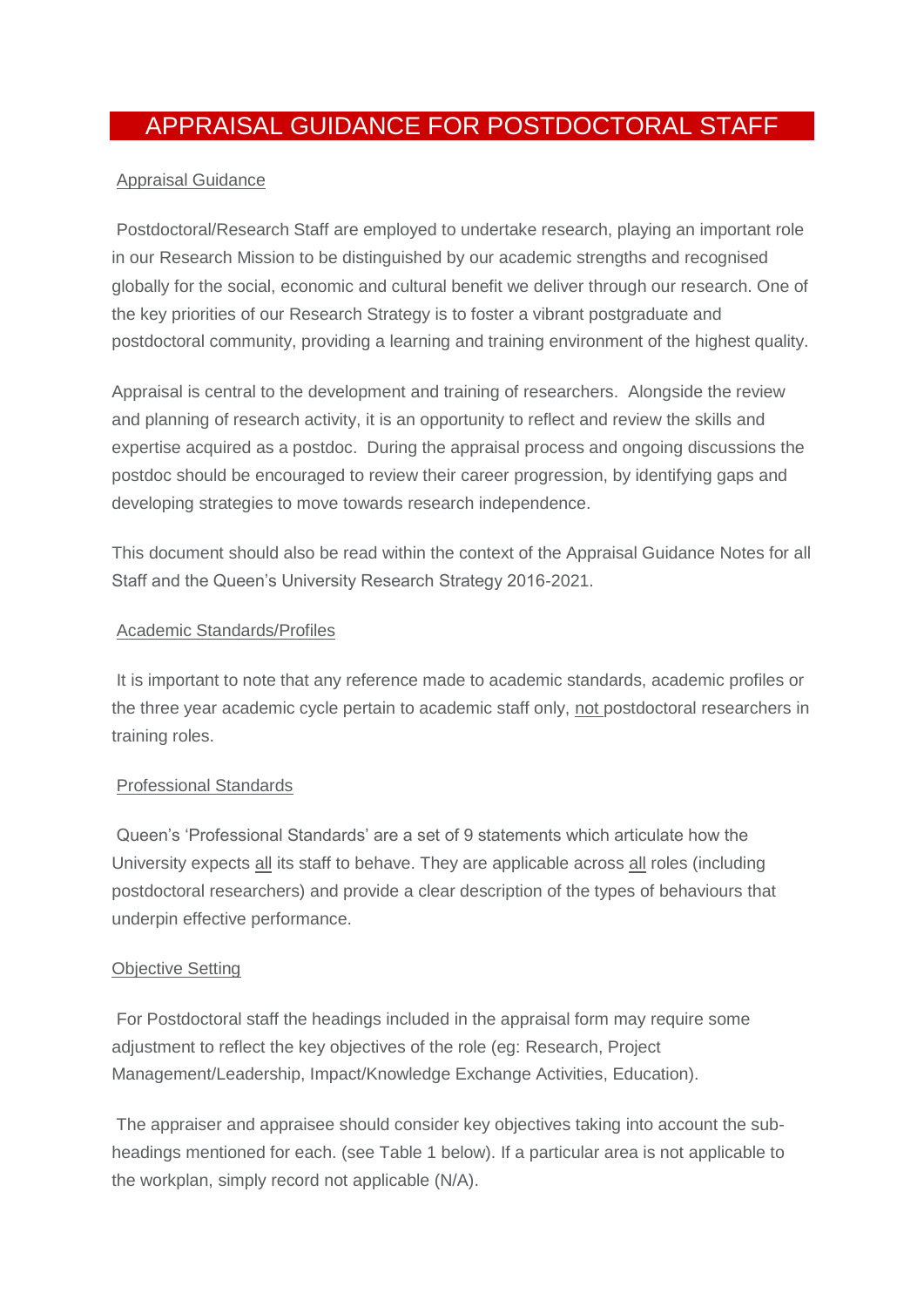#### Table 1 : Objective Setting

Key Objectives

A. Research

Publications, Presentations, Grant Milestones, Reports, Patents, Collaborations,

Contribution to Grant Applications, Research Integrity : Conduct and Governance

B. Project Management/Leadership

Contribution to Managing Projects/Budgets/Resources, Research Planning, Committee **Contribution** 

C. Impact/Knowledge Exchange Activities

Outreach, Public Engagement, Knowledge Transfer, Engaging with Policy Makers/End Users, Industry Partnership, Translational Impact etc.

D. Education

Teaching, Supervision, Mentoring (where applicable to the post)

# Professional and Career Development

During the appraisal process for research staff discussions will be held to review progress towards the goals of the specific research project as well as performance and training matters directly connected to the research project. A further outcome of these discussions is to discuss appraisees' career plans. The appraisee will briefly outline their short, medium and long term aims in Section 3, which will be discussed with the appraiser during the appraisal meeting.

Professional and career development conversations should take place on an ongoing basis between research staff and their Principal Investigator/Manager, with the appraisal discussion providing an opportunity to agree specific actions to assist the researcher make progress in their career aims.

Outlined below are a number of resources which may be useful in preparing for these career-focused discussions.

# Further Resources

The Vitae organisation [\(www.vitae.ac.uk\)](http://www.vitae.ac.uk/) provides guidance on supporting researchers. Queen's is a member of Vitae and you can register to access a wide range of resources. Of particular relevance to career-focused conversations is the [Guide to Career](https://www.vitae.ac.uk/vitae-publications/guides-briefings-and-information/a-brief-guide-to-career-conversations-with-research-staff-2015-not-editable.pdf/view)  [Conversations with Researchers](https://www.vitae.ac.uk/vitae-publications/guides-briefings-and-information/a-brief-guide-to-career-conversations-with-research-staff-2015-not-editable.pdf/view)

Vitae website section on [supervising and managing researchers:](https://www.vitae.ac.uk/spotlight/supervising-and-managing-researchers-1/supervising-and-managing-researchers)